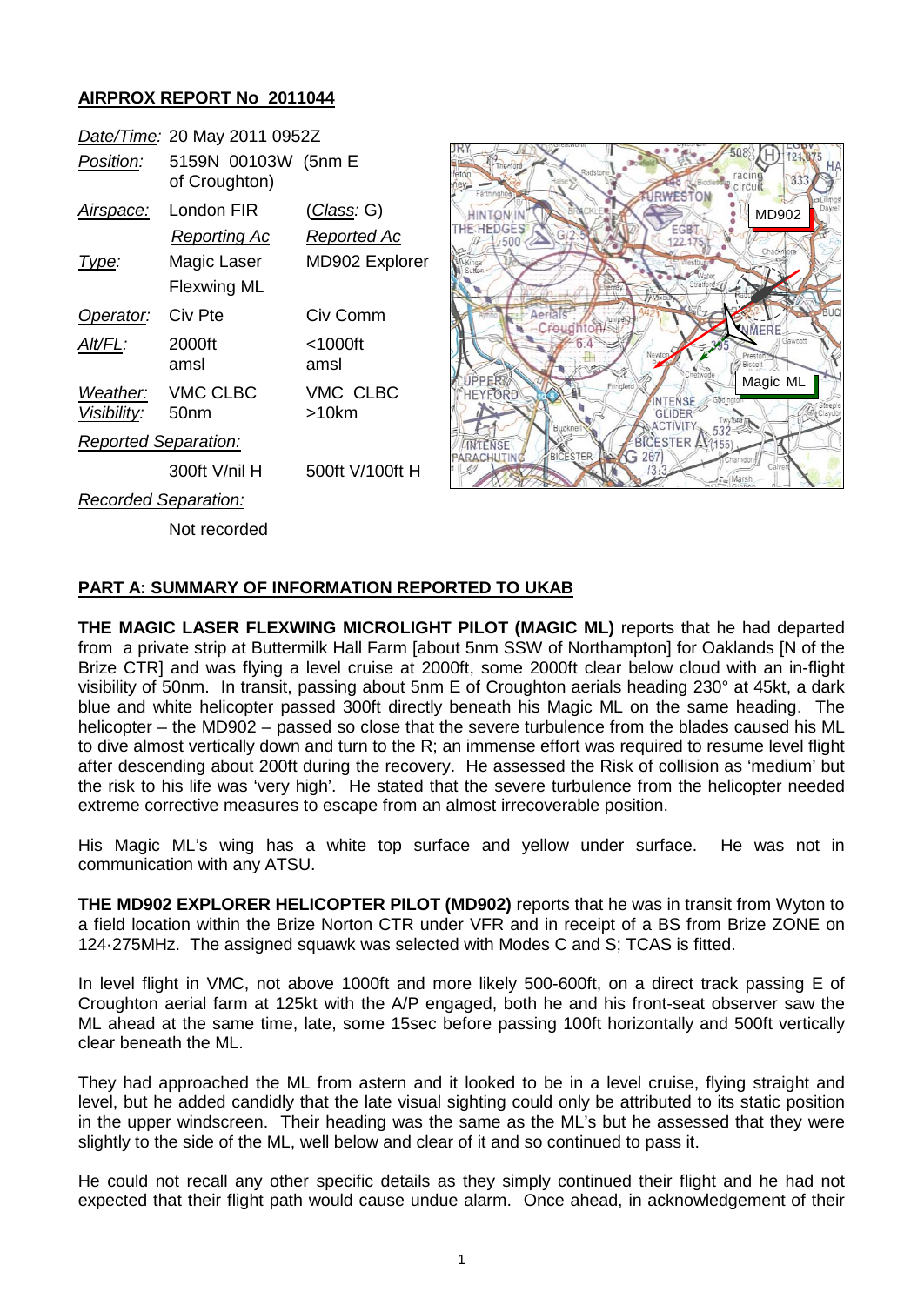proximity he may have 'waggled his wings' as he would generally do to indicate they had sighted the other traffic, but he cannot recall in this instance if he did so.

He assessed the Risk as 'none' and stated their transit altitude had been chosen to remain clear of extensive light fixed-wing & glider traffic that day.

**THE BRIZE NORTON ZONE CONTROLLER** reports that he was operating 119·00MHz at the reported time of the Airprox, but because of the intervening period between the occurrence and when he was told about it, he could recall nothing of significance. From the FPS the MD902 helicopter pilot was under a BS outside the Brize CTR, when he called on the frequency at 0948Z; the flight was transferred to Brize TOWER at 1003Z. No report of an Airprox was made on the frequency.

UKAB Note (1): The RT transcript reveals that the MD902 pilot reported in transit "..not above 1 thousand feet.." and was subsequently "..cleared to enter Brize controlled airspace not above height 1 thousand feet on the Brize Q-F-E 1-0-0-9".

UKAB Note (2): Analysis of the LATCC (Mil) Clee Hill Radar recording shows the MD902 as an SSR contact only, identified by its discrete squawk, transiting the Airprox location near Finmere (elev: 395ft amsl), however, the Magic ML is not evident at all. The MD902 maintains a transit altitude of 900-1000ft throughout and is shown at 0952:56, at a position 5nm E of Croughton tracking 235° level at an altitude of 1000ft London QNH (1019mb) – equating to a height of broadly 600ft agl.

**HQ 1GP BM SM** reports that this Airprox occurred east of Croughton and approximately 25nm ENE of Brize Norton.

Although the MD902 is visible on the radar recording, the ML is not. Moreover, no mention is made on the Brize ZONE RT transcript of the MD902 crew being visual with a ML. Whilst the Clee Hill Radar is available to Brize controllers and was the source of the radar recording, it is a selectable option, rather than a composite radar picture together with the Brize Norton ASR/MSSR. It has not been possible to determine which radar source ZONE was utilising at the time of the Airprox.

The Brize ZONE controller involved was wholly unaware that an incident had occurred at the time and could not recall any events when made aware of the Airprox.

From an ATM perspective, ZONE was providing a BS to an ac that was likely to be operating at or below the vertical limits of their radar coverage and had no reason to suspect that a collision risk existed. Moreover, whilst the MD902 pilot was visual with the ML, it is clear that the Magic ML pilot was concerned about the rotor blade turbulence, rather than the physical position of the MD902.

## **PART B: SUMMARY OF THE BOARD'S DISCUSSIONS**

Information available included reports from the pilots of both ac, transcripts of the relevant RT frequency, radar video recordings, a report from the air traffic controller involved and reports from the appropriate ATC authority.

The ML pilot reports he was flying at an altitude of 2000ft whereas the MD902 pilot was maintaining a level cruise at an altitude not above 1000ft – as indicated on Mode C from the recorded radar data. The ML pilot estimated the vertical separation at 300ft before he was affected by turbulence and the MD902 pilot estimated 500ft. A Member suggested that the helicopter pilot might have been better placed to judge the separation from below and helicopter Members agreed that the MD902 pilot would not have thought that 500ft separation could have posed a hazard to the ML; furthermore the MD902 pilot reports a slight lateral offset as he overtook the ML. By the time the ML pilot had recovered to level flight he had lost 200ft putting him between 100ft and 300ft above and behind the helicopter and in a position where he was more likely to be affected by its wake. Whilst the recorded radar data suggested that the vertical separation might have been somewhat more than either of the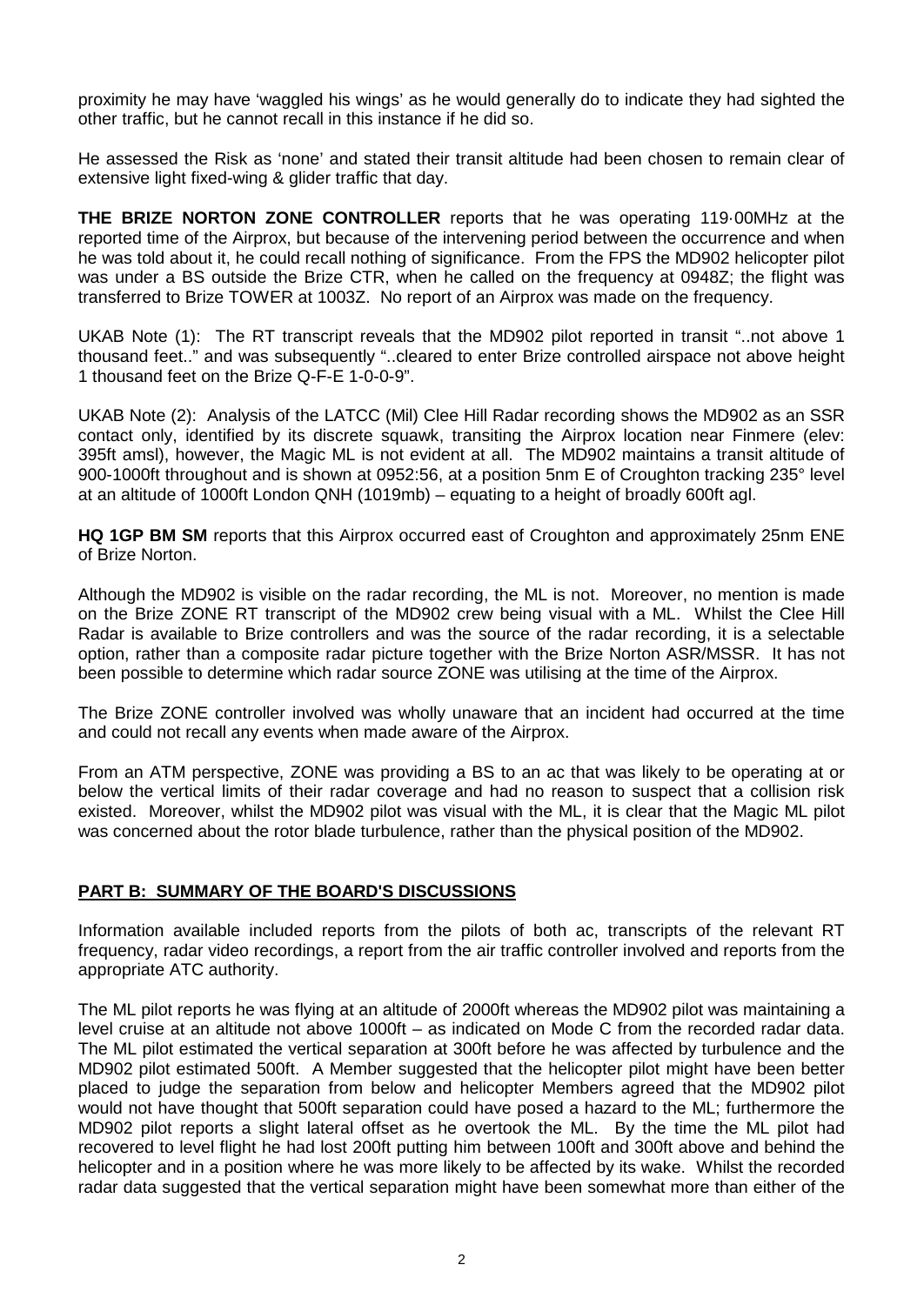pilots' estimates, without a comparable indication from the ML, which was not fitted with a transponder, this could not be resolved with any degree of certainty.

The ML was seen by the helicopter pilot late he reports, 15sec before he flew under it  $-$  a sighting range of about 0·33nm away at a closing speed of 80kt. However, the ML would have remained on a constant bearing with no crossing motion to draw attention to it as the MD902 approached from astern. With the yellow wing under-surface of the ML possibly quite difficult to see against a background cloudscape, the MD902 pilot probably saw the ML as soon as was feasible in these circumstances.

Instances of ML and ultra-light pilots being concerned by the wake vortex/turbulence created by passing helicopters are not new to the Board. What was unusual in this case, however, was that the MD902 had under-flown the flexwing ML with its pilot reporting that the severe turbulence from the helicopter needed extreme corrective measures to escape from an almost irrecoverable position. The wake turbulence associated with downwash and rotor blade tip vortices are known hazards to ac flying behind and below helicopters, but at these distances any detrimental effects on the aerodynamic lift properties of a flexwing ML flying above the MD902 were thought by some pilot Members to be negligible. The Board counts within its Membership several highly experienced fixedwing test pilots and military and civilian helicopter pilots, who understood fully the dangers inherent in passing close to a ML. However, the effects of helicopter rotor downdraught on MLs passing above the rotor 'disc' was not clear to them at all as it was generally accepted, rightly or wrongly, that there was 'clean' air above the rotor disc with significantly disrupted air below, astern and flowing to either side. Therefore, whilst not doubting the sincerity of the ML pilot's report in any way, Members considered alternative causes for the effect described by the ML pilot. It seemed feasible that the startling effect of hearing and then seeing the under-flying helicopter at close quarters could have distracted the ML pilot to such an extent that he almost lost control of his aircraft. Alternatively, coincidental atmospheric turbulence might have caused the effects reported. However, the Board was concerned that there have been a number of incidents in which ML ac/para gliders/hang gliders etc appear to have been affected by helicopters at unexpected distances and aspects. A test pilot Member was keen to ensure that this was resolved and with this in mind the Chairman undertook to investigate whether there is any existing research into the phenomenon.

[Post Meeting Note: Enquiries with the CAA's Fluid Dynamics specialists raised doubts that such a 'suck down' effect would exist, but they continue to look into this possibility in some detail and will submit their views to the Board.]

Following on from previous Airprox where helicopters had over flown MLs and para gliders, Members were keenly aware that the Board was charged with assessing the Risk of a collision between the two ac and not the risk associated with the helicopter's rotor downwash. This was not in any way meant to diminish important safety lessons - but it was not strictly within the Board's remit when assessing the inherent Risk of a collision. Moreover, the Board only considered what had actually occurred and not what might have happened if circumstances had been slightly different. After a wide-ranging debate, Members concluded that the Cause of this Airprox was that the MD902 pilot flew close enough to cause the flexwing ML pilot concern. Whilst Members recognised that the safety of the ML had not been assured until he regained controlled flight, in so far as the collision risk was concerned both pilots had operated in accordance with normal rules and parameters.

## **PART C: ASSESSMENT OF CAUSE AND RISK**

Cause: The MD902 pilot flew close enough to cause the flexwing ML pilot concern.

Degree of Risk: E.

Recommendation: The Board was concerned that there have been a number of incidents in which Microlight/para gliders/hang gliders etc appear to have been affected by helicopters at unexpected distances and aspects. Director UKAB was